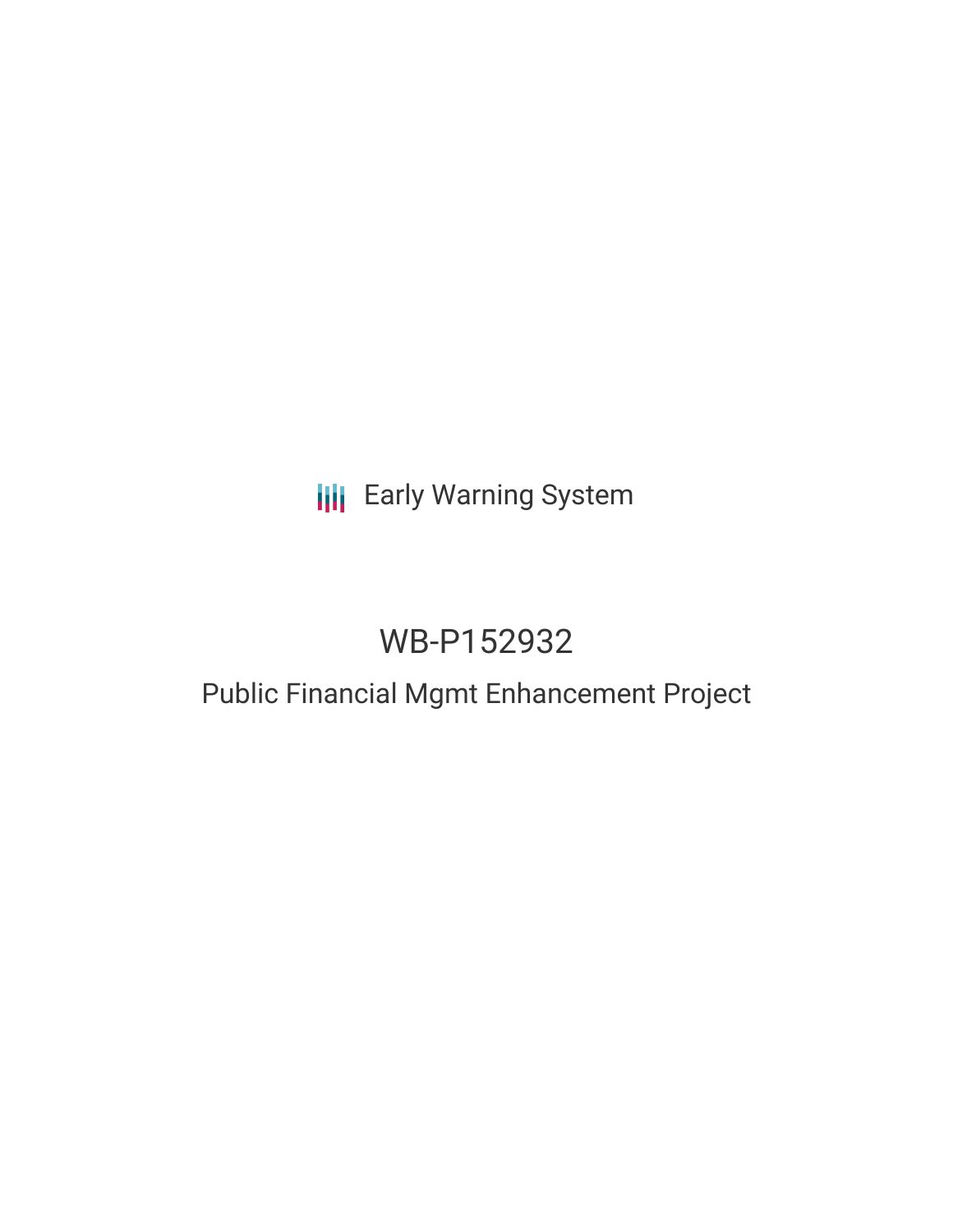

#### **Quick Facts**

| <b>Countries</b>               | Zimbabwe                                           |
|--------------------------------|----------------------------------------------------|
| <b>Financial Institutions</b>  | World Bank (WB)                                    |
| <b>Status</b>                  | Active                                             |
| <b>Bank Risk Rating</b>        | С                                                  |
| <b>Voting Date</b>             | 2016-03-24                                         |
| <b>Borrower</b>                | Republic of Zimbabwe                               |
| <b>Sectors</b>                 | Finance, Law and Government, Technical Cooperation |
| <b>Investment Type(s)</b>      | Grant                                              |
| <b>Investment Amount (USD)</b> | \$20.80 million                                    |
| <b>Project Cost (USD)</b>      | \$20.80 million                                    |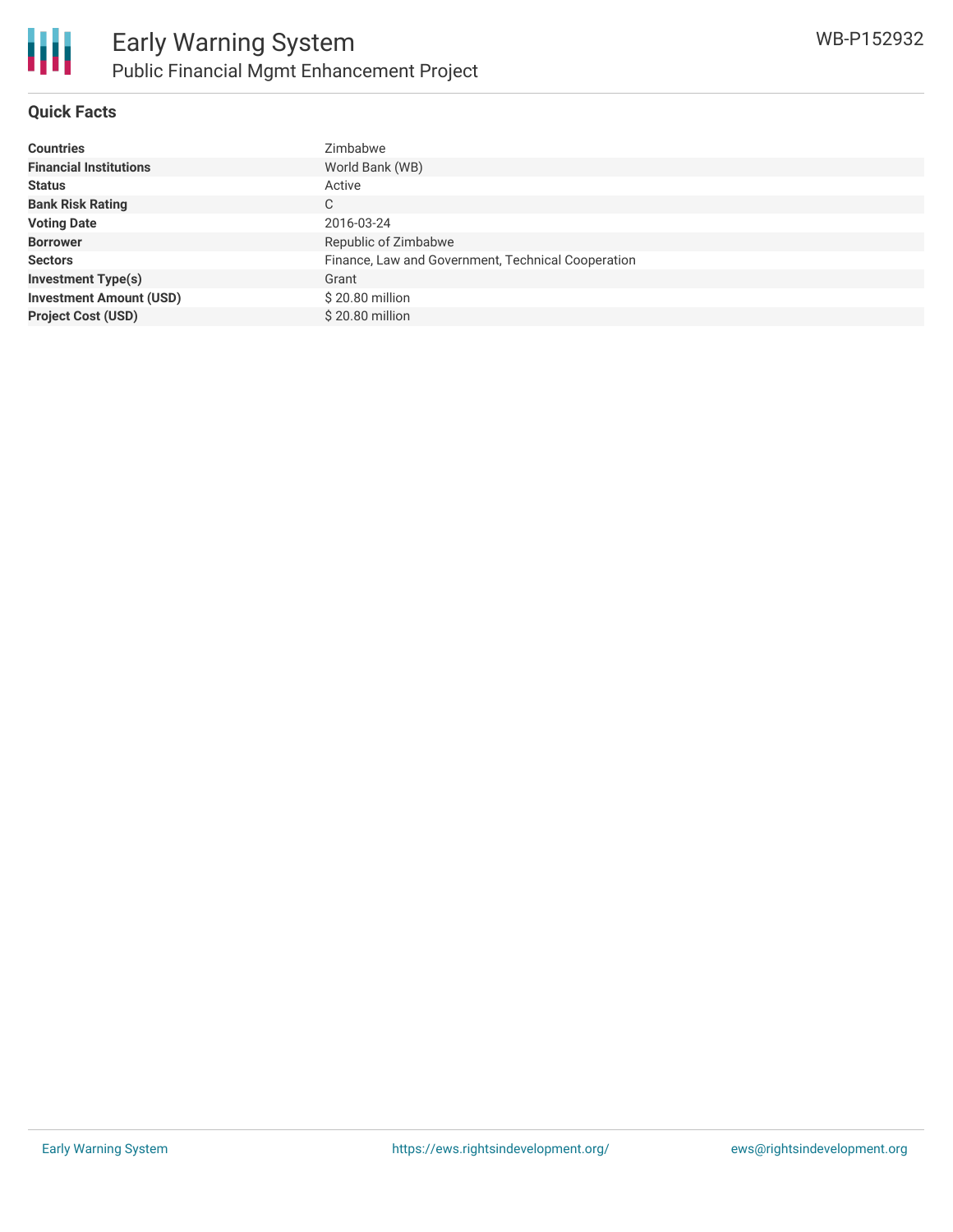

#### **Project Description**

This project finances improvements in the control, transparency and accountability, and oversight in the use of public resources in the Zimbabwe's territory. This project includes five components: i) Financial Management and Accounting, which aims to improve financial reporting, strengthen fiscal controls, and enhance financial transparency; ii) Enhance Effectiveness of Internal Controls and Internal Audit, which aims to strengthen internal oversight and controls by enhancing effectiveness of internal audit; iii)Enhance Accountability through Strengthening of External Audit, which aims to strengthen the Office of the Auditor General to deliver high quality audit products; iv) Strengthening the Demand Side of Transparency and Accountability, which aims to enhance the parliament's role in Public Financial Management; and v) Management, which aims to provide the administrative and operational structure for the seamless management and coordination of implementation of project activities.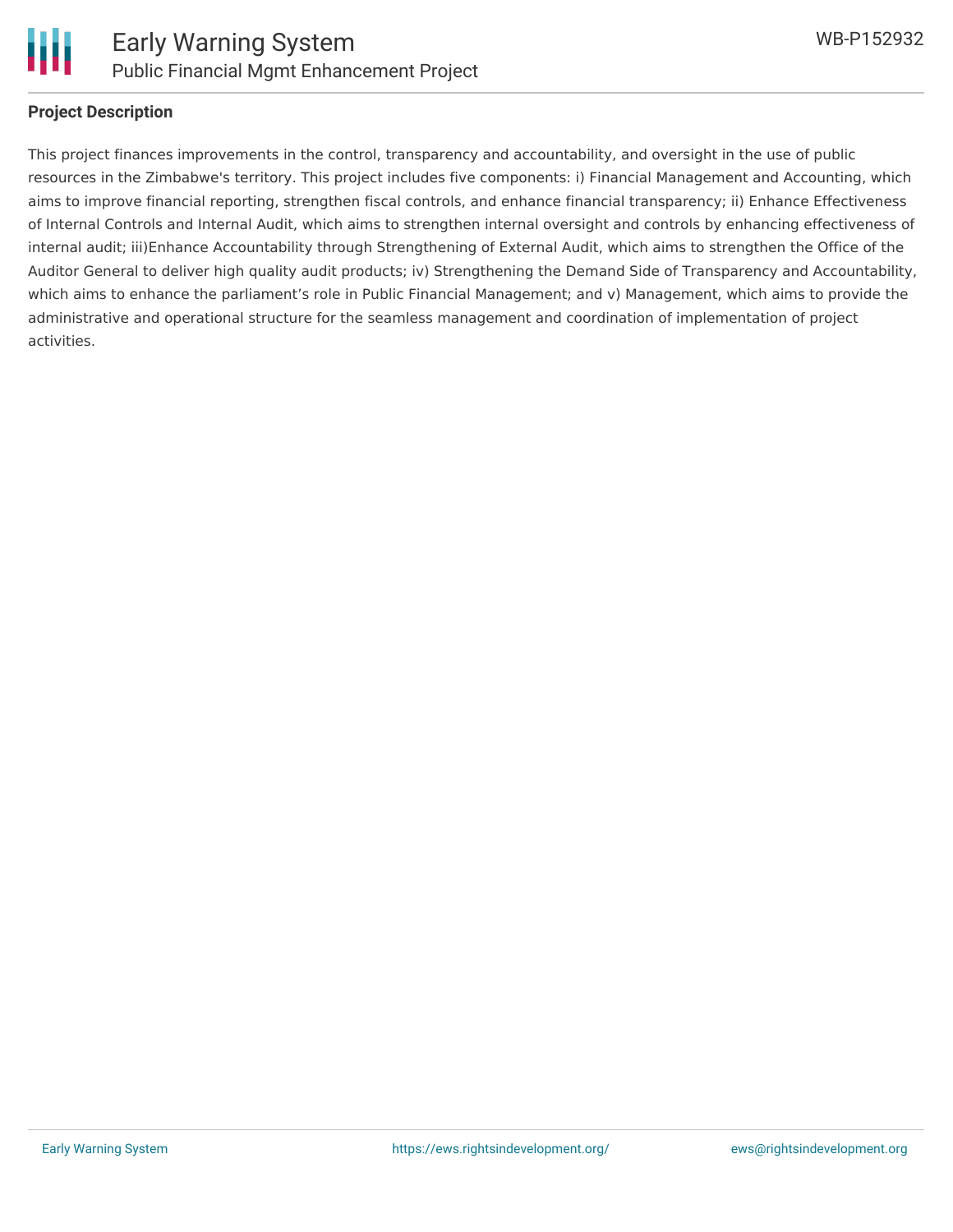

#### **Investment Description**

World Bank (WB)

This project is funded by a grant from the World Bank's Zimbabwe Reconstruction Fund.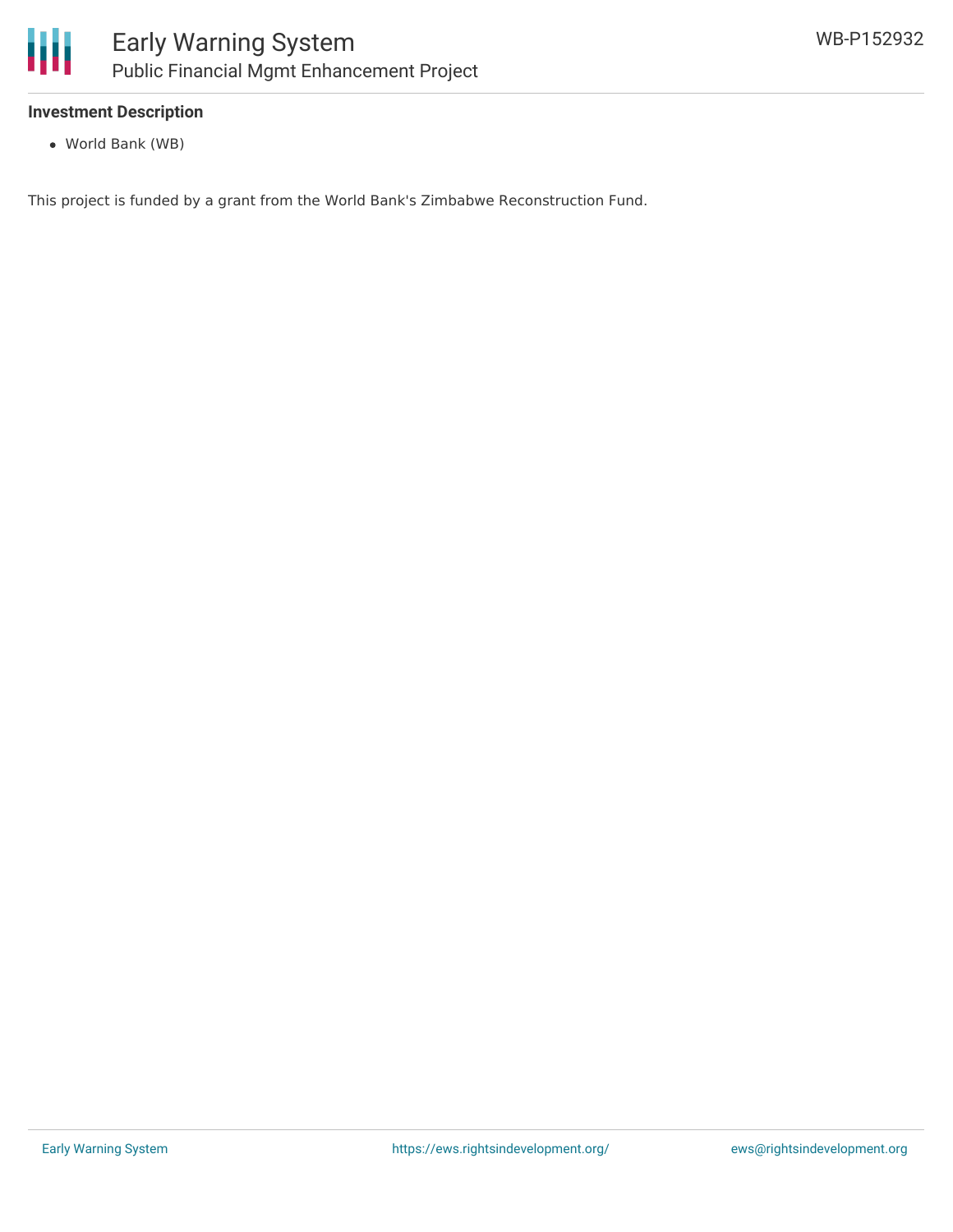

#### **Contact Information**

World Bank Contact: Daniel Yaw Domelevo Title: Senior Financial Specialist Tel: 5394+3210 / Email: ddomelevo@worldbank.org

Borrower/Client/Recipient Name: Republic of Zimbabwe Contact: Edwin Zvandasara Title: Accountant General Tel: 263-4-706870 Email: ezvandasara@yahoo.co.uk

Implementing Agencies Name: Ministry of Finance and Econ Devt Contact: Mr. Willard L. Manungo Title: Permanent Secretary Tel: 26304250967 Email: wlmanungo@yahoo.com

#### ACCOUNTABILITY MECHANISM OF WORLD BANK

The World Bank Inspection Panel is the independent complaint mechanism and fact-finding body for people who believe they are likely to be, or have been, adversely affected by a World Bank-financed project. If you submit a complaint to the Inspection Panel, they may investigate to assess whether the World Bank is following its own policies and procedures for preventing harm to people or the environment. You can contact the Inspection Panel or submit a complaint by emailing ipanel@worldbank.org. You can learn more about the Inspection Panel and how to file a complaint at: http://ewebapps.worldbank.org/apps/ip/Pages/Home.aspx.